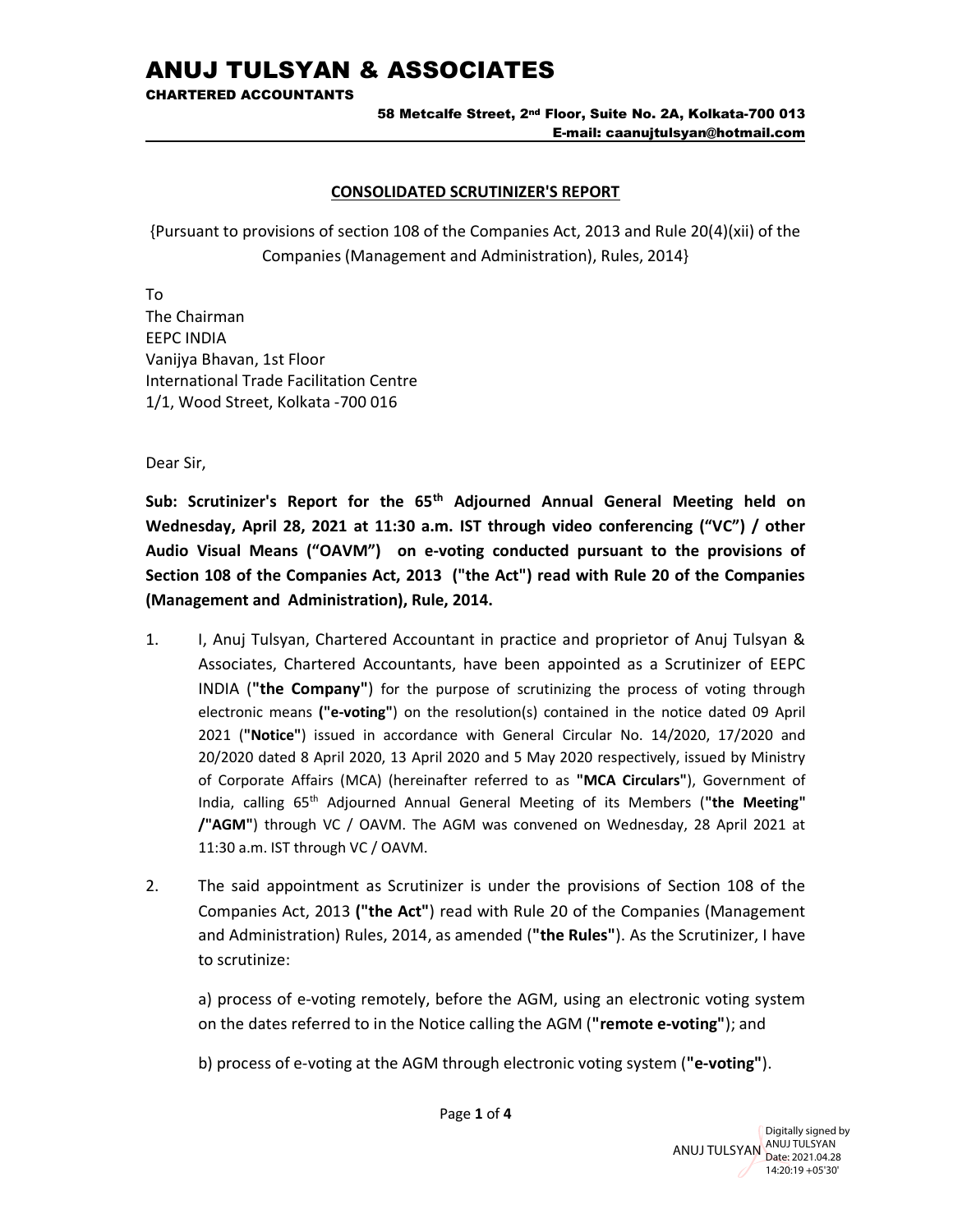CHARTERED ACCOUNTANTS

## 58 Metcalfe Street, 2nd Floor, Suite No. 2A, Kolkata-700 013 E-mail: caanujtulsyan@hotmail.com

#### Management's Responsibility:-

3. The management of the Company is responsible to ensure compliance with the requirements of (i) the Act and the Rules made thereunder; and (ii) the MCA Circulars; relating to e-voting on the resolutions contained in the Notice calling the AGM. The management of the Company is responsible for ensuring a secured framework and robustness of the electronic voting systems.

## Scrutinizer's Responsibility:-

4. My responsibility as Scrutinizer for e-voting process (i.e. remote e-voting and evoting) is restricted to making a Consolidated Scrutinizer's Report of the votes cast "in favour" or "against" the resolution(s) contained in the Notice, based on the reports generated from the e-voting system provided by National Securities Depository Limited ("NSDL"), the Agency authorized under the Rules and engaged by the Company to provide e-voting facility and attendant papers / documents furnished to me electronically by the Company and/ or NSDL for my verification.

## Cut-off date:-

5. The Members of the Company as on the "cut-off" date, as set out in the Notice, i.e., dated 09 April 2021 were entitled to vote on the resolution(s) as set out in the Notice calling the AGM.

## Remote e-voting process:-

6. a) The remote e-voting period remained open from  $23<sup>rd</sup>$  April, 2021 at 10.00 a.m IST to 27th April, 2021 at 5.00 p.m IST.

b) The votes cast were unblocked on Wednesday, 28 April 2021 after the conclusion of the AGM and was witnessed by two witnesses, who are not in the employment of the Company and/ or NSDL.

c) Thereafter, the details containing, interalia, the list of Members who voted "in favour" or "against" on each of the resolution(s) that was put to vote, were generated from the e-voting website of NSDL. Based on the report generated by NSDL and relied upon by me, data regarding the remote e-voting was scrutinized on test check basis.

## E-voting process at the AGM:-

7. a) After the time fixed for closing of the e-voting by the Chairman, the electronic system recording the e-voting (e-votes) was locked by NSDL under my instructions.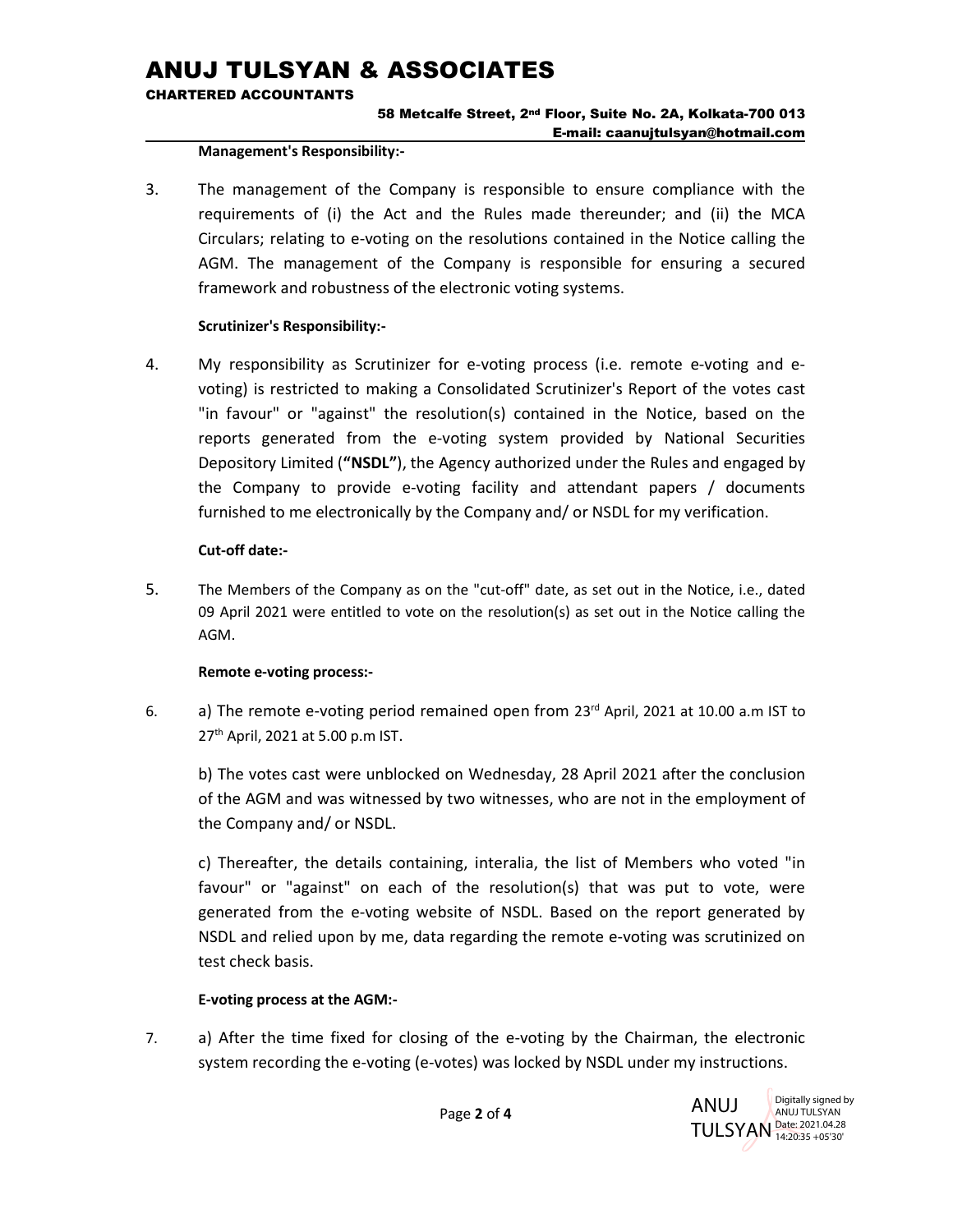CHARTERED ACCOUNTANTS

### 58 Metcalfe Street, 2nd Floor, Suite No. 2A, Kolkata-700 013 E-mail: caanujtulsyan@hotmail.com

b) The e-voting system was scrutinized on test check basis. The e-votes were reconciled with the records maintained by the Company / NSDL.

 c) The e-votes cast were unblocked on Wednesday, 28 April 2021 after the conclusion of the AGM.

8. I submit herewith the Consolidated Scrutinizer's Report on the results of the remote e-voting and e-voting, based on the reports generated by NSDL, scrutinized on test check basis and relied upon by me as under:-

Resolution 1:- Resolved that the Members due to retire at the 65th Annual General Meeting of EEPC India shall be deemed to have been reappointed at the adjourned 65th Annual General Meeting till the 66th Annual General Meeting, except those members who have ceased to be members of the Working Committee.

## Voted in favour of the resolution:

|                 | Number of     | Number of votes   | % of total number of |
|-----------------|---------------|-------------------|----------------------|
|                 | Members voted | cast in favour of | valid<br>votes cast  |
|                 |               | resolution        |                      |
| Remote E-voting |               |                   | 50                   |
| E-voting        |               |                   | 50                   |
| Total           |               |                   | 100                  |

## Voted against of the resolution:

|                 | Number of     | Number of votes   | % of total number of |
|-----------------|---------------|-------------------|----------------------|
|                 | Members voted | cast in favour of | valid<br>votes cast  |
|                 |               | resolution        |                      |
| Remote E-voting |               |                   | -                    |
| E-voting        |               |                   |                      |
| Total           |               |                   |                      |

## Invalid Votes:

| Total number of members whose | Total numbers of votes cast by them |
|-------------------------------|-------------------------------------|
| votes were declared invalid   |                                     |
| -                             |                                     |